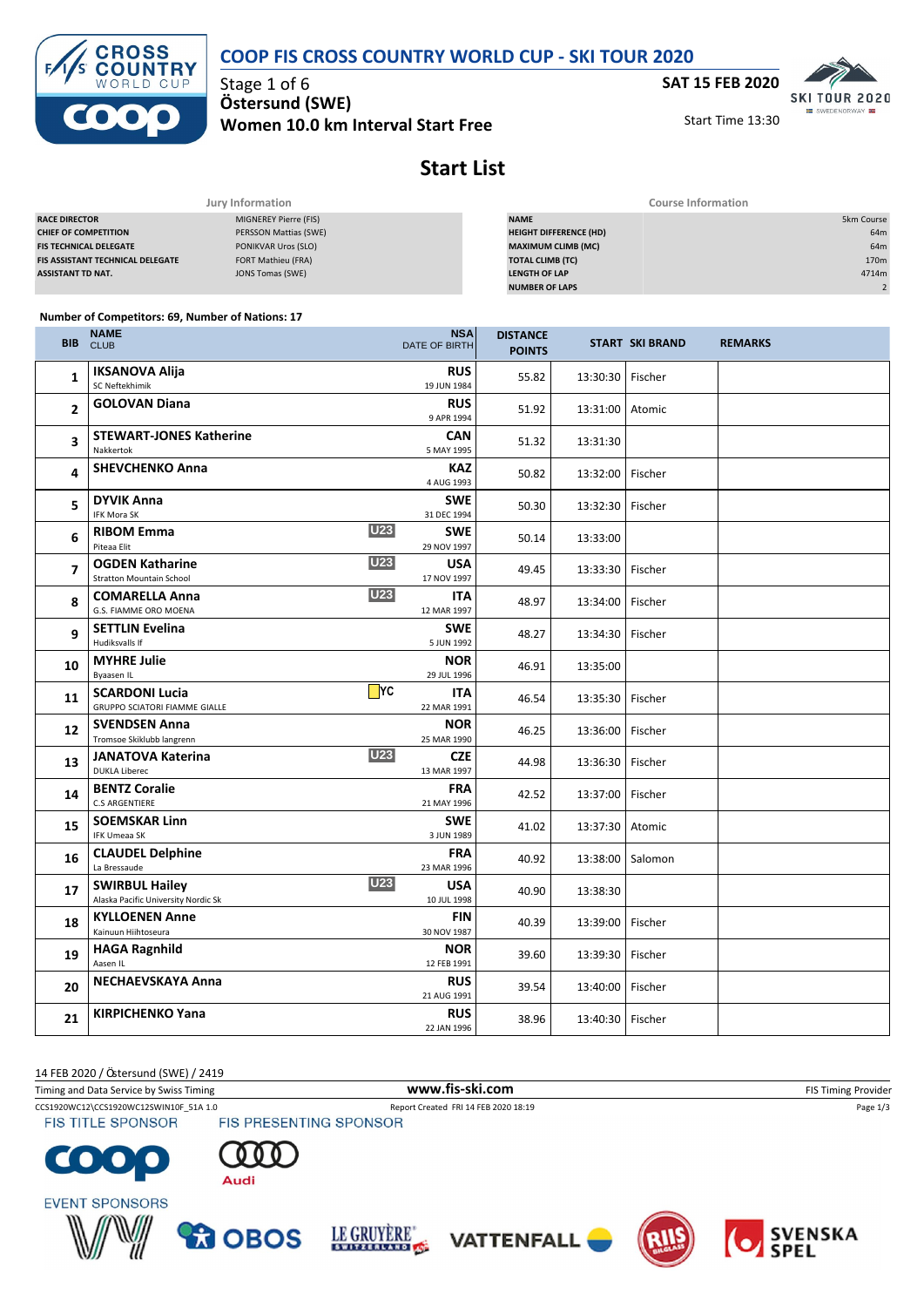## **COOP FIS CROSS COUNTRY WORLD CUP - SKI TOUR 2020**



Stage 1 of 6 **Ö stersund (SWE) Women 10.0 km Interval Start Free**



Start Time 13:30

# **Start List**

| <b>BIB</b> | <b>NAME</b><br><b>CLUB</b>                                          |                   | <b>NSA</b><br>DATE OF BIRTH | <b>DISTANCE</b><br><b>POINTS</b> |                    | <b>START SKI BRAND</b> | <b>REMARKS</b> |
|------------|---------------------------------------------------------------------|-------------------|-----------------------------|----------------------------------|--------------------|------------------------|----------------|
| 22         | <b>SMIRNOVA Ekaterina</b>                                           |                   | <b>RUS</b><br>4 AUG 1996    | 38.90                            | 13:41:00           |                        |                |
| 23         | <b>BROCARD Elisa</b><br>C.S. ESERCITO                               |                   | ITA<br>27 OCT 1984          | 38.37                            | 13:41:30   Salomon |                        |                |
| 24         | <b>DEBERTOLIS Ilaria</b><br>G.S. FIAMME ORO MOENA                   |                   | ITA<br>17 SEP 1989          | 37.43                            | 13:42:00           | Fischer                |                |
| 25         | <b>MONONEN Laura</b><br>Hameenlinnan Hiihtoseura                    |                   | FIN<br>5 OCT 1984           | 36.86                            | 13:42:30           | Rossignol              |                |
| 26         | <b>ISHIDA Masako</b><br>JR Hokkaido Ski Team                        |                   | JPN<br>5 NOV 1980           | 36.25                            | 13:43:00           | Salomon                |                |
| 27         | <b>BRENNAN Rosie</b><br>Alaska Pacific Nordic Ski Center            |                   | <b>USA</b><br>2 DEC 1988    | 36.00                            |                    | 13:43:30   Rossignol   |                |
| 28         | <b>FAEHNDRICH Nadine</b><br>Horw                                    | $\blacksquare$ YC | SUI<br>16 OCT 1995          | 35.07                            | 13:44:00           | Peltonen               |                |
| 29         | <b>ZHAMBALOVA Alisa</b>                                             |                   | <b>RUS</b><br>13 SEP 1994   | 28.35                            | 13:44:30   Fischer |                        |                |
| 30         | <b>KARLSSON Frida</b><br>Sollefteaa Skidor IF                       | <b>U23</b>        | <b>SWE</b><br>10 AUG 1999   | 16.13                            | 13:45:00           |                        |                |
| 31         | <b>CHI Chunxue</b>                                                  | <b>U23</b>        | <b>CHN</b><br>4 JAN 1998    | 76.37                            | 13:45:30   Fischer |                        |                |
| 32         | <b>NEPRYAEVA Natalia</b>                                            |                   | <b>RUS</b><br>6 SEP 1995    | seeded                           | 13:46:00   Fischer |                        |                |
| 33         | <b>BYKOVA Irina</b>                                                 |                   | KAZ<br>6 JUL 1993           | 73.01                            | 13:46:30           | Fischer                |                |
| 34         | <b>DIGGINS Jessica</b><br><b>Stratton Mountain School</b>           |                   | <b>USA</b><br>26 AUG 1991   | seeded                           | 13:47:00   Salomon |                        |                |
| 35         | LI Xin                                                              |                   | <b>CHN</b><br>31 JUL 1992   | 72.39                            | 13:47:30           | Fischer                |                |
| 36         | WENG Heidi<br>IL i BUL                                              |                   | <b>NOR</b><br>20 JUL 1991   | seeded                           | 13:48:00           | Fischer                |                |
| 37         | van der GRAAFF Laurien<br><b>TG Hutten</b>                          |                   | SUI<br>14 OCT 1987          | 69.93                            | 13:48:30           | Rossignol              |                |
| 38         | <b>JOHAUG Therese</b><br>IL Nansen                                  |                   | <b>NOR</b><br>25 JUN 1988   | seeded                           | 13:49:00   Fischer |                        | Yellow shirt   |
| 39         | <b>VILA OBIOLS Carola</b><br><b>NEC</b>                             | <b>U23</b>        | <b>AND</b><br>19 JAN 1999   | 69.10                            | 13:49:30           |                        |                |
| 40         | <b>OESTBERG Ingvild Flugstad</b><br>Gjoevik Skiklubb                |                   | <b>NOR</b><br>9 NOV 1990    | seeded                           | 13:50:00   Fischer |                        |                |
| 41         | <b>SONNESYN Alayna</b><br><b>Stratton Mountain School</b>           | $\Box$ YC         | <b>USA</b><br>22 JUN 1996   | 68.09                            | 13:50:30           |                        |                |
| 42         | <b>MAUBET BJORNSEN Sadie</b><br>Alaska Pacific University Nordic Sk |                   | <b>USA</b><br>21 NOV 1989   | seeded                           | 13:51:00 Fischer   |                        |                |
| 43         | <b>CALDWELL Sophie</b><br><b>Stratton Mountain School</b>           | $\Box$ YC         | <b>USA</b><br>22 MAR 1990   | 67.84                            |                    | 13:51:30   Salomon     |                |
| 44         | <b>LAMPIC Anamarija</b><br>TSK Triglav Kranj                        | $\Box$ YC         | <b>SLO</b><br>17 JUN 1995   | seeded                           | 13:52:00 Fischer   |                        |                |
| 45         | <b>SVAHN Linn</b><br>Oestersunds SK                                 | <b>U23</b>        | <b>SWE</b><br>9 DEC 1999    | 63.31                            | 13:52:30           | Fischer                |                |
| 46         | <b>STADLOBER Teresa</b><br>SC Sparkasse Radstadt-Salzburg           |                   | AUT<br>1 FEB 1993           | seeded                           | 13:53:00           | Fischer                |                |

14 FEB 2020 / Östersund (SWE) / 2419

CCS1920WC12\CCS1920WC12SWIN10F\_51A 1.0 Report Created FRI 14 FEB 2020 18:19<br>
FIS TITLE SPONSOR FIS PRESENTING SPONSOR Timing and Data Service by Swiss Timing **WWW.fis-Ski.com WWW.fis-Ski.com** FIS Timing Provider

**FIS TITLE SPONSOR**